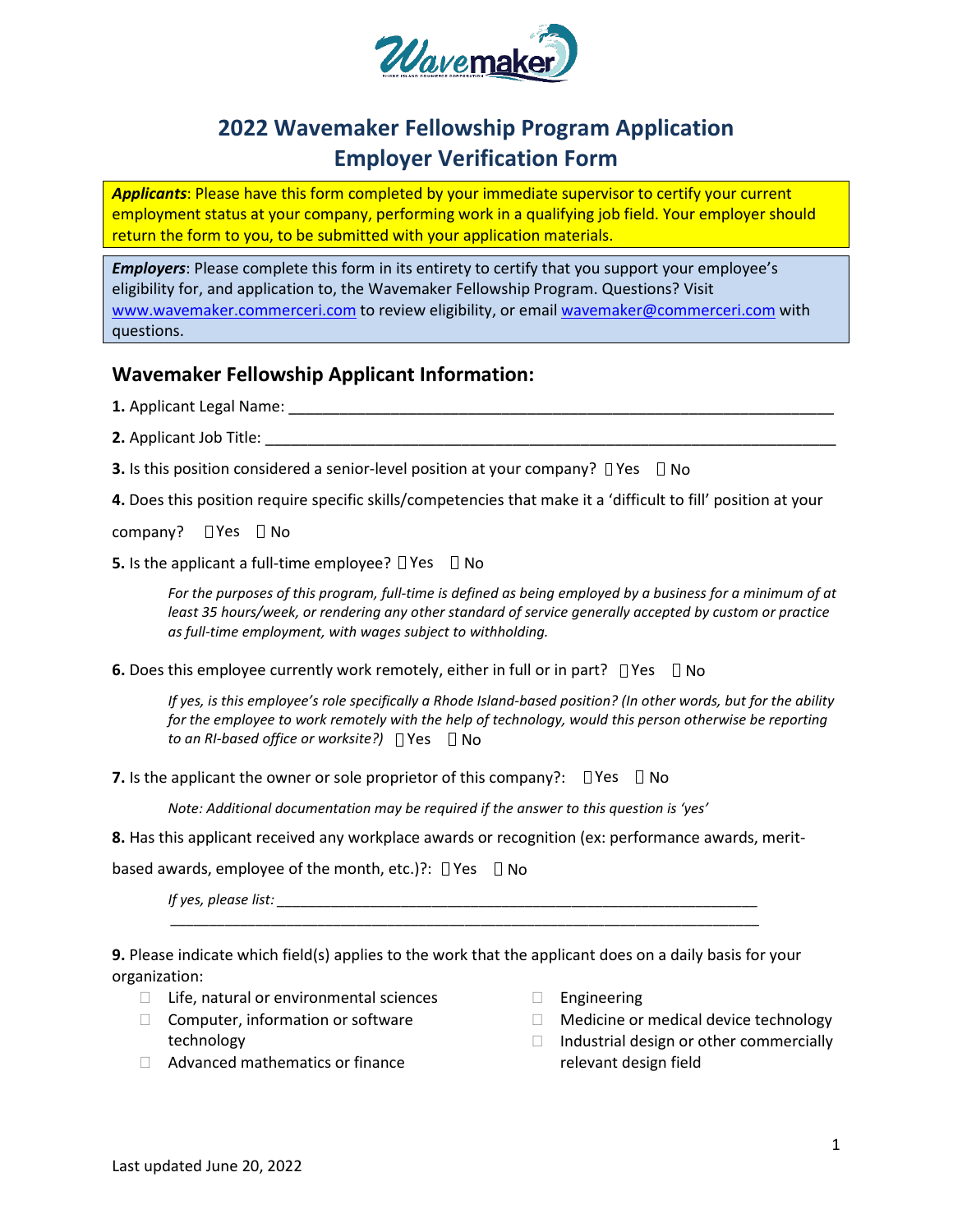

\_\_\_\_\_\_\_\_\_\_\_\_\_\_\_\_\_\_\_\_\_\_\_\_\_\_\_\_\_\_\_\_\_\_\_\_\_\_\_\_\_\_\_\_\_\_\_\_\_\_\_\_\_\_\_\_\_\_\_\_\_\_\_\_\_\_\_\_\_\_\_\_\_\_\_\_\_\_\_\_\_\_\_\_\_ \_\_\_\_\_\_\_\_\_\_\_\_\_\_\_\_\_\_\_\_\_\_\_\_\_\_\_\_\_\_\_\_\_\_\_\_\_\_\_\_\_\_\_\_\_\_\_\_\_\_\_\_\_\_\_\_\_\_\_\_\_\_\_\_\_\_\_\_\_\_\_\_\_\_\_\_\_\_\_\_\_\_\_\_\_ \_\_\_\_\_\_\_\_\_\_\_\_\_\_\_\_\_\_\_\_\_\_\_\_\_\_\_\_\_\_\_\_\_\_\_\_\_\_\_\_\_\_\_\_\_\_\_\_\_\_\_\_\_\_\_\_\_\_\_\_\_\_\_\_\_\_\_\_\_\_\_\_\_\_\_\_\_\_\_\_\_\_\_\_\_

**10.** Please give a short description of the applicant's regular duties & responsibilities:

|  |  |  |  |  |  |  | 11. What is the applicant's salary range?: |  |  |
|--|--|--|--|--|--|--|--------------------------------------------|--|--|
|--|--|--|--|--|--|--|--------------------------------------------|--|--|

- $\Box$  \$0-\$34,999
- $\Box$ \$35,000-\$39,999
- \$40,000-\$44,999
- $\Box$  \$45,000-\$49,999
- $\Box$  \$50,000-\$54,999
- $\Box$  \$55,000-\$59,999 \$60,000-\$64,999 \$65,000-\$69,999 \$70,000-\$74,999
- \$75,000-\$79,999
- □ \$80,000-\$84,999
- $\Box$ \$85,000-\$89,999
- \$90,000-\$94,999
- \$95,000-\$99,999
- $\Box$ \$100,000+

## **Employer Information:**

**12.** Organization Legal Name:  $\blacksquare$ **13.** Organization Address: \_\_\_\_\_\_\_\_\_\_\_\_\_\_\_\_\_\_\_\_\_\_\_\_\_\_\_\_\_\_\_\_\_\_\_\_\_\_\_\_\_\_\_\_\_\_\_\_\_\_\_\_\_\_\_\_\_\_\_\_\_\_\_ **14.** RI Tax ID #: \_\_\_\_\_\_\_\_\_\_\_\_\_\_\_\_\_\_\_\_\_\_\_\_\_\_\_\_\_\_\_\_\_\_\_\_\_\_\_\_\_\_\_\_\_\_\_\_\_\_\_\_\_\_\_\_\_\_\_\_\_\_\_\_\_\_\_\_\_\_\_\_ **15.** Which industry or sector is your company a part of?: **Biomedical Innovation** □ IT, Cyber, Data Analytics  $\Box$  Defense, Shipbuilding, Maritime Advanced Business Services D Design, Food, Custom Manufacturing □ Transportation, Distribution & Logistics □ Arts, Education, Hospitality & Tourism □ Offshore Wind  $\Box$  Other: **16.** Please describe your company's primary work/function: \_\_\_\_\_\_\_\_\_\_\_\_\_\_\_\_\_\_\_\_\_\_\_\_\_\_\_\_\_\_\_\_\_\_\_\_ \_\_\_\_\_\_\_\_\_\_\_\_\_\_\_\_\_\_\_\_\_\_\_\_\_\_\_\_\_\_\_\_\_\_\_\_\_\_\_\_\_\_\_\_\_\_\_\_\_\_\_\_\_\_\_\_\_\_\_\_\_\_\_\_\_\_\_\_\_\_\_\_\_\_\_\_\_\_\_\_\_\_\_\_\_ \_\_\_\_\_\_\_\_\_\_\_\_\_\_\_\_\_\_\_\_\_\_\_\_\_\_\_\_\_\_\_\_\_\_\_\_\_\_\_\_\_\_\_\_\_\_\_\_\_\_\_\_\_\_\_\_\_\_\_\_\_\_\_\_\_\_\_\_\_\_\_\_\_\_\_\_\_\_\_\_\_\_\_\_\_ **17.** Name of individual completing this form: **18.** Are you the owner or sole proprietor of this business?: \_\_\_\_\_\_\_\_\_\_\_\_\_\_\_\_\_\_\_\_\_\_\_\_\_\_\_\_\_\_\_\_\_\_\_\_\_ **19.** Title of individual completing this form: \_\_\_\_\_\_\_\_\_\_\_\_\_\_\_\_\_\_\_\_\_\_\_\_\_\_\_\_\_\_\_\_\_\_ **20.** Email address of individual completing this form: \_\_\_\_\_\_\_\_\_\_\_\_\_\_\_\_\_\_\_\_\_\_\_\_\_\_\_\_\_\_\_ **21.** Phone number of individual completing form: \_\_\_\_\_\_\_\_\_\_\_\_\_\_\_\_\_\_\_\_\_\_\_\_\_\_\_\_\_\_\_\_\_\_\_\_\_\_\_\_\_\_\_\_ **22.** How long have you been supervising this Fellow?: